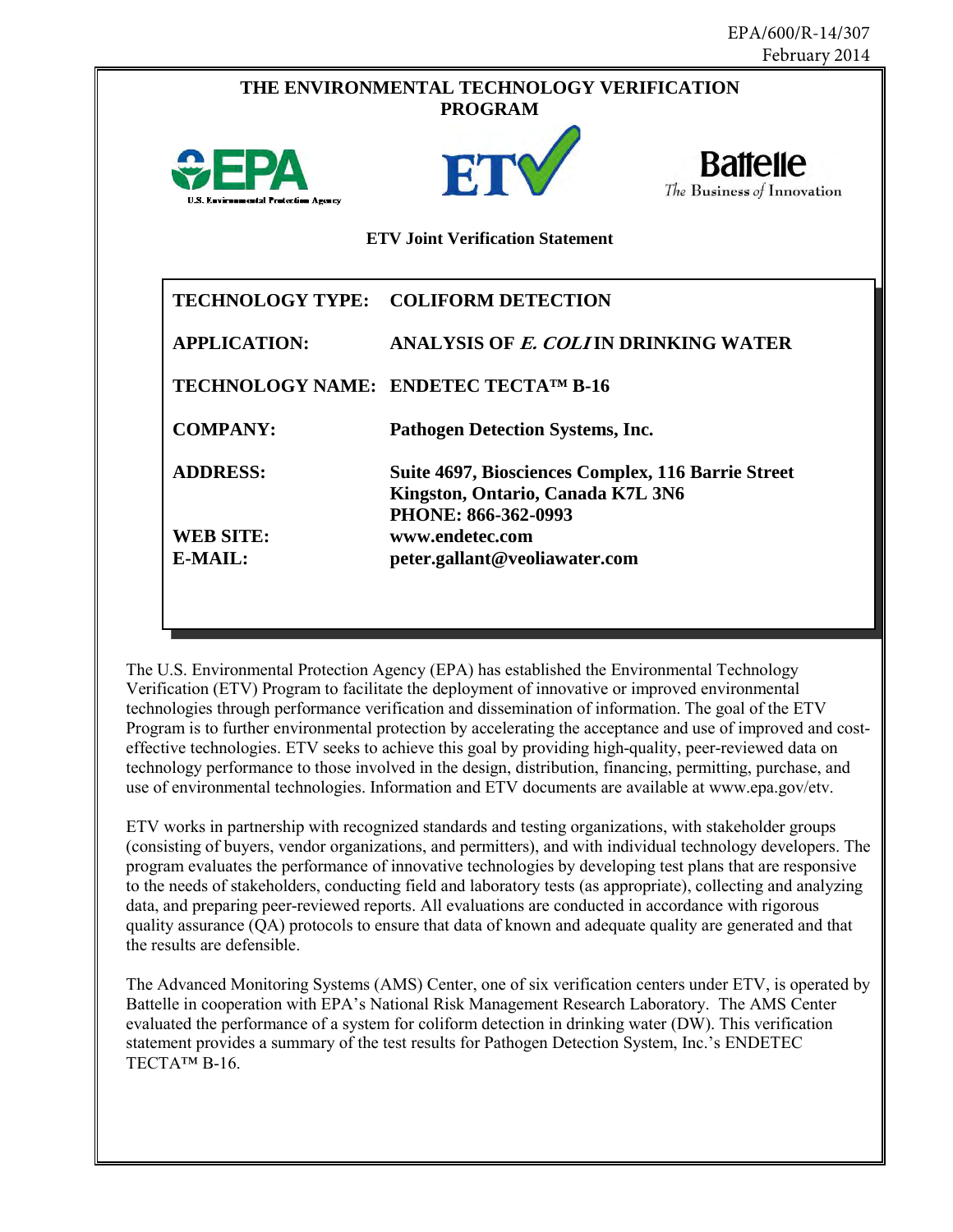## **VERIFICATION TEST DESCRIPTION**

 regulation (NPDWR). The revised rule establishes a maximum contaminant level goal (MCLG) of zero for E. coli (EC), a more specific indicator of fecal contamination and potential harmful pathogens than total coliform. EPA has removed the 1989 MCLG and maximum contaminant level for total coliform. In the revised TCR, total coliforms serve as an indicator of a potential pathway of contamination into the the revised TCR (RTCR), water utilities need coliform detection technologies that are able to detect EC at concentrations of one colony forming unit (CFU) per 100 milliliters (mL). While it is difficult to determine are positive and half are negative, the density of the organism has become adequately low so that a positive result can be considered single organism detection. Therefore, for the purpose of this verification, the In February 2013, EPA revised the 1989 Total Coliform Rule (TCR), a national primary drinking water distribution system. A PWS that exceeds a specified frequency of total coliform occurrence must conduct an assessment to determine if any sanitary defects exist and, if found, correct them. In order to comply with if a single target organism is present in 100 mL of water, when approximately half of the analyzed replicates objective was to prepare spiked DW dilution sets that provided  $50 \pm 25\%$  positive results for EC with the Colilert-18 reference method and then confirm the results from the TECTA<sup>™</sup> B-16 (through analysis of the spent media from the initial samples) with the Colilert-18 reference method.

 The verification test of the TECTA™ B-16 was conducted from August 21 through August 23, 2013 at the CDW laboratory). Technology operation and sample handling and analysis were performed according to requirements of the RTCR. City of Columbus Division of Water (CDW) laboratory in Columbus, Ohio with the reference method analyses being performed at Superior Laboratories in Galloway, Ohio (which is a 15 minute drive from the the operating documentation and method description provided by the vendor. Both reference method and TECTA B-16 sample analysis results were reported in presence/absence format, consistent with the

 include the comparison of false positive rate (or specificity) and false negative rate (or sensitivity). In Sample analysis results from the TECTA B-16 were evaluated by calculating the true positive (and true negative) results through confirmation analyses using Colilert-18 as described above. These calculations addition, statistical testing was performed on the initial reference method and TECTA B-16 results. Sustainable operational factors such as ease of use, required reagents, analysis time, and laboratory space and utilities required are reported.

 least 25% of the test data. This verification statement, the full report on which it is based, and the test/QA plan for this verification test are all available at www.epa.gov/etv/centers/center1.html. QA oversight of verification testing was provided by Battelle and EPA. Battelle and EPA QA staff conducted technical systems audits of the testing and Battelle QA staff conducted a data quality audit of at

## **TECHNOLOGY DESCRIPTION**

 samples. It utilizes an enzyme substrate test to simultaneously detect the presence of TC (β-galactosidase The TECTA B-16 is a bench top detection and data logging system for the analysis of TC and EC in water enzyme) and EC (β-glucuronidase enzyme). The system consists of single-use cartridges that contain premeasured reagents and an embedded optical sensor. A 100 mL water sample is added to the cartridge and then up to 16 of the cartridges are incubated in and analyzed by the TECTA B-16.

 resulting in the release of fluorescent products. The fluorescent product molecules rapidly accumulate in an specific to each fluorescent product that are in turn specific to detection of TC and EC bacteria. Optical detection is performed automatically by a charge-coupled device. Test management software within the TECTA B-16 interprets these optical signals continuously throughout the test cycle, and provides an alert of a positive sample detection for both EC and TC as soon as a threshold level of fluorescence is detected. The enzymes produced by TC and EC bacteria cleave the fluorogenic substrates in the growth media, optical sensor formed from a polymeric material embedded at the center of the test cartridge base, which is continuously illuminated by an ultraviolet light source in the bottom of each TECTA B-16 sample chamber. The light emitted by the polymer when fluorescent indicator products are present is detected at wavelengths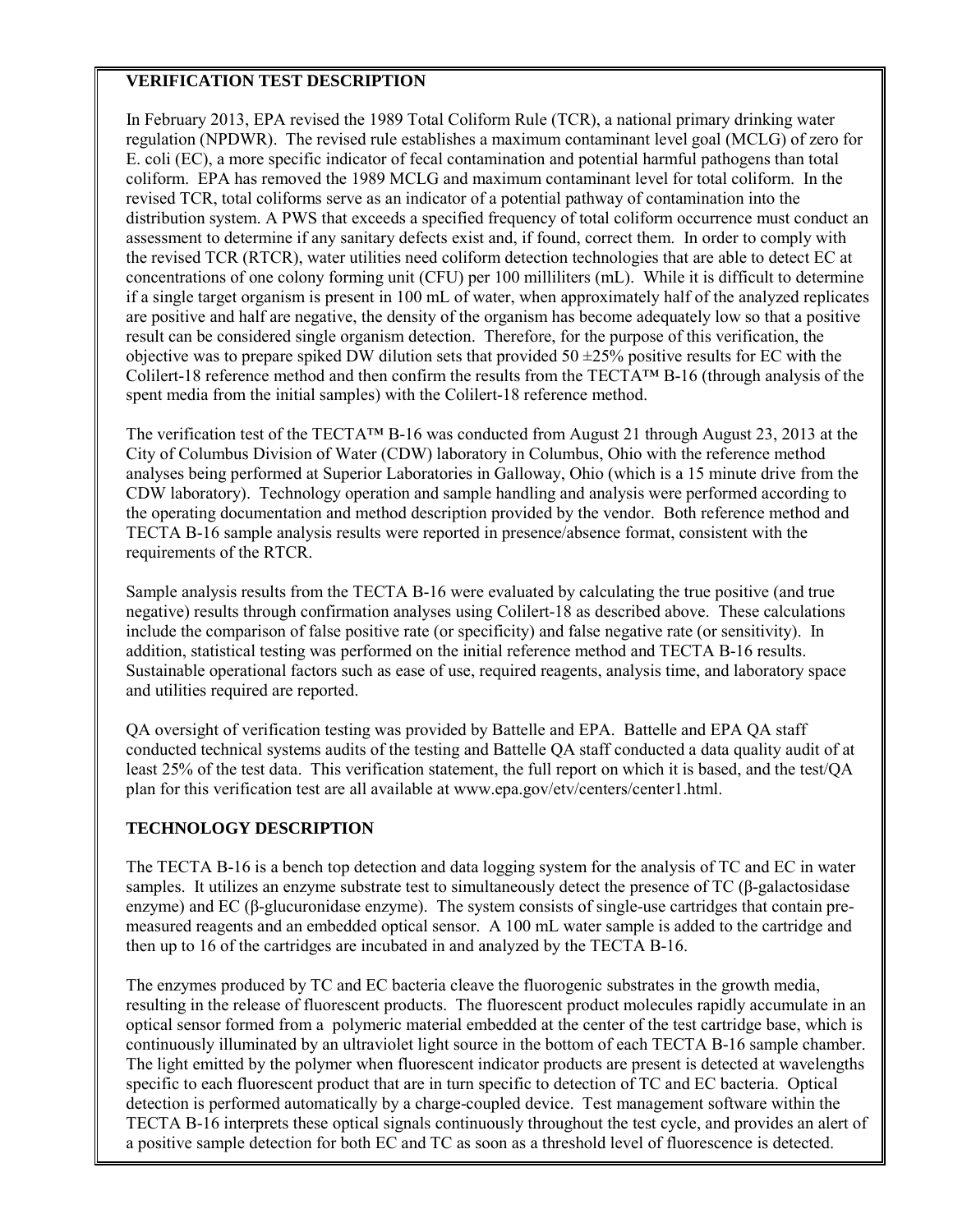Samples not displaying detectable fluorescence at the wavelengths of interest are determined to be absent of bacteria after 18 hours. Due to its continuous monitoring capability, positive sample results can be detected in less than 18 hours.

 three units for testing, providing simultaneous sample analysis capacity of 48 samples. The TECTA B-16 can also be operated in read mode where the detector in the sample chamber can be used to make an obtained in continuous mode or if a sample cartridge has been incubated under appropriate conditions continuous measurements, except that a "time-to-result" indication is not available for samples processed in In continous mode, the TECTA B-16 can analyze up to 16 samples in 18 hours (h). The vendor provided instantaneous measurement of light emission from the polymer. Read mode can be used to confirm results outside of the TECTA B-16. In read mode, the results display on the screen in the same way as for the read mode.

## **VERIFICATION RESULTS**

are presented in Table 1. One of the two dilutions (0.5 CFU/100 mL) yielded the target  $50 \pm 25\%$  split in responses from the reference method. The other dilution generated results that were 100% positive. *Positive Results.* The positive TC and EC test results for the TECTA B-16 and reference method (Colilert-18)

|                                           | TECTA B-16<br>TC and EC |                       | Colilert-18 |                       |
|-------------------------------------------|-------------------------|-----------------------|-------------|-----------------------|
| <b>Dilution</b><br>(target concentration) | N                       | % of total<br>samples | N           | % of total<br>samples |
| $(5$ CFU/100 mL)                          | 20                      | 100%                  | 20          | 100%                  |
| $(0.5$ CFU/100 mL)                        |                         | 30%                   | 11          | 55%                   |

 **Table 1. Results Summary for Positive TECTA B-16 Results for TC and EC** 

 Because the reference method results were between 25% and 75% positive, the reference method results suggested that the 0.5 CFU/100 mL solutions prepared for the evaluation were at the single organism per 100 mL concentration level. Therefore the TECTA B-16 results were able to be used along with the reference method confirmation data to determine the effectiveness of the TECTA B-16 in detecting such low concentrations. Specifically, following analysis using the TECTA B-16, 1 mL of the resulting suspension was inoculated into 99 mL of sterilized water and analyzed by the reference method. The result of these analyses provided confirmation of the presence/absence results for each replicate sample. Table 2 summarizes the confirmed true positive and true negative TC and EC results for the TECTA B-16.

| Table 2. TECTA B-16 True Positive and Negative Results Summary |  |  |  |
|----------------------------------------------------------------|--|--|--|
|                                                                |  |  |  |

| <b>Dilution</b><br>(target concentration) | N  | <b>Confirmed</b><br>(True Positive) | <b>Confirmed</b><br>(True Negative) | <b>False Results</b> |
|-------------------------------------------|----|-------------------------------------|-------------------------------------|----------------------|
| $(5$ CFU/100 mL)                          | 20 | 20                                  |                                     |                      |
| $(0.5$ CFU/100 mL)                        | 20 |                                     | 14                                  |                      |

N= Number of replicates

Sensitivity, Specificity, False Positive (FP) Rate, False Negative (FN) Rate. Table 3 summarizes the as the percent of positive samples correctly identified as positive and specificity is defined as the percent of negative samples correctly identified as negative. For the 0.5 CFU/100 mL sample, the sensitivity and samples, the sensitivity was also 100% (with no false negatives. For both concentrations, the results were all specificity, sensitivity, FP rate, and FN rate for TC and EC for 18 and 24 h incubations. Sensitivity is defined specificity of the TECTA B-16 was 100% with no false positives or false negatives. For the 5 CFU/100 mL confirmed by the reference method.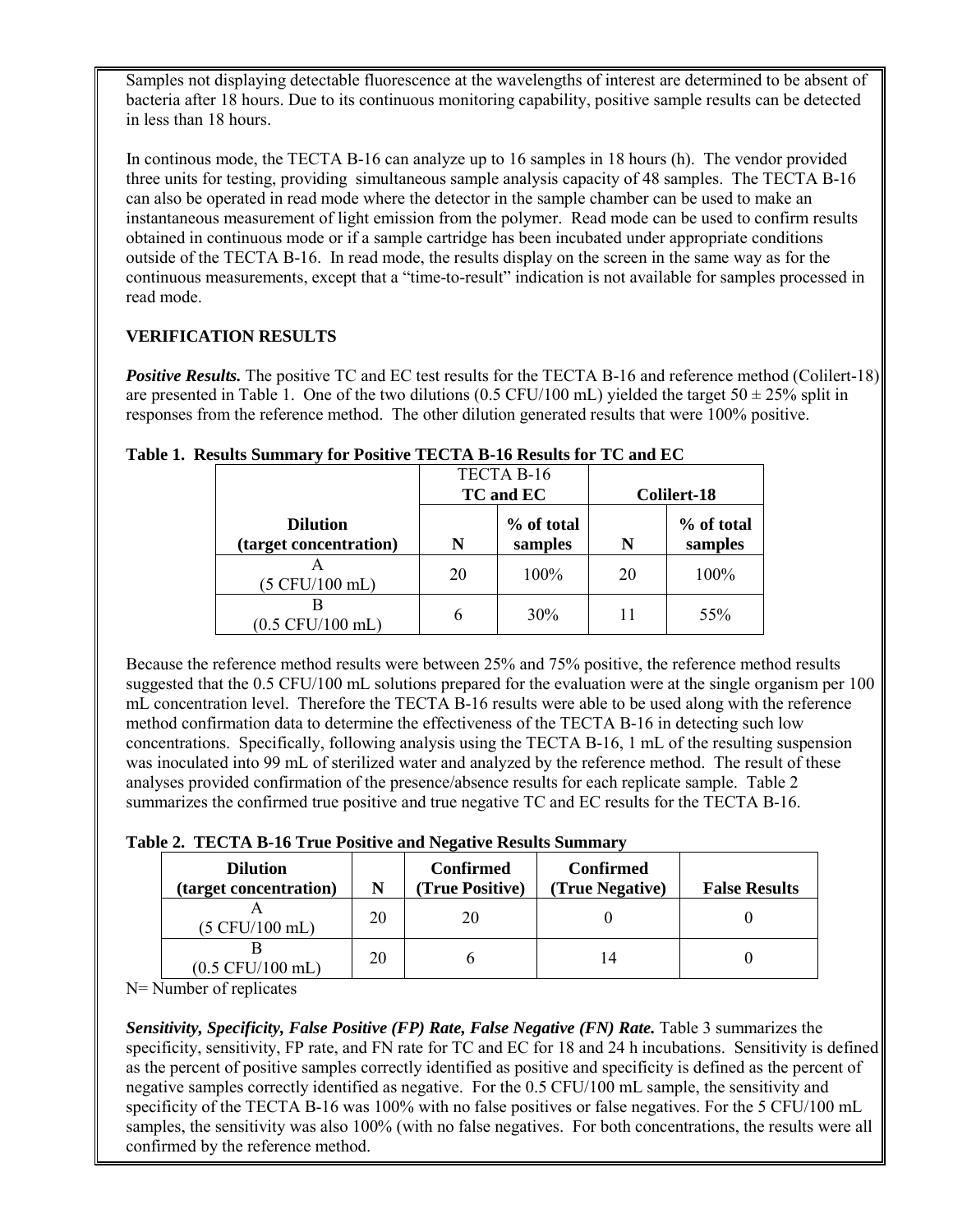## **Table 3. Results Summary of TECTA B-16**

| <b>Incubation Time (h)</b> | 0.5 CFU/100 mL | 5 CFU/100 mL |
|----------------------------|----------------|--------------|
| Sensitivity                | 100%           | 100%         |
| Specificity                | 100%           | NΑ           |
| <b>False Positive</b>      | $0\%$          | NΑ           |
| False Negative             | $0\%$          | $0\%$        |

NA – not applicable because zero in denominator of calculation

 *Comparability.* In another approach of comparison, a chi-square test for independence was performed to compare the TECTA B-16 against the reference method (Colilert-18). Because only the 0.5 CFU/100 mL dilution had both positive and negative results, the chi-squared analysis was only performed for that solution. consistent with the confirmatory analyses described above (which indicated identical results between the This analysis generated a p-value that was greater than 0.05 indicating that the TECTA B-16 results were not significantly different from the initial Colilert-18 results (at the 95% confidence level), a result that is TECTA B-16 and Colilert-18 confirmatory analysis of each TECTA B-16 replicate).

Additional Concentrations in Continuous Operation. The objective of this component of the testing was to ATCC 25922 (8, 100, 1,000, and 8,600 CFU/100 mL) were analyzed four times each. The TECTA B-16 generated positive TC and EC responses for all of the samples. The required analysis time for TC ranged from 10 to 14 h and for EC ranged from 9 to 13 h. The amount of time until detection for the TC and EC verify the TECTA B-16 capability of reporting analysis results as soon as determined by the TECTA B-16 rather than waiting for the end of an incubation time period such as 18 or 24 h. Four concentrations of EC samples decreased with each increasing concentration level and generally the EC took about 30 to 50 minutes less time for detection.

 *Operational Factors.* The TECTA B-16 was operated in continuous measurement mode for the simultaneous dissolve the contents. The cartridges were loaded into the TECTA B-16 in the same manner and the 18 h TECTA B-16 at 35 °C and results were reported on the screen (and available to the operator as electronic based on the fluorescence measurement. The result of each measurement was displayed on the screen and the viewed on a computer containing the TECTA B-16 software or a standard web browser. The CDW operator noted that the technology was very user friendly and eliminated the need for a technician to be present outside measurement of TC and EC in up to 16 different samples. To initiate analysis, 100 mL of each individual water sample were dispensed into each cartridge and the cartridge was snapped firmly shut, then swirled to incubation/analysis was started by closing the lid. The samples (16 at a time) were incubated within the alerts) as soon as the TECTA B-16 was able to make a conclusive positive determination of TC and/or EC operator recorded the result on a sample data sheet. Each result could also be downloaded for review and of working hours to read the results.

The TECTA B-16 has dimensions of 48 cm wide  $\times$  62 cm deep  $\times$  34 cm high (18.8 inches wide  $\times$  24.5 inches completely self-contained and does not require any additional equipment or materials to perform analyses. deep  $\times$  13.5 inches high) and weighs approximately 28 kilograms (61.7 pounds). The TECTA B-16 is